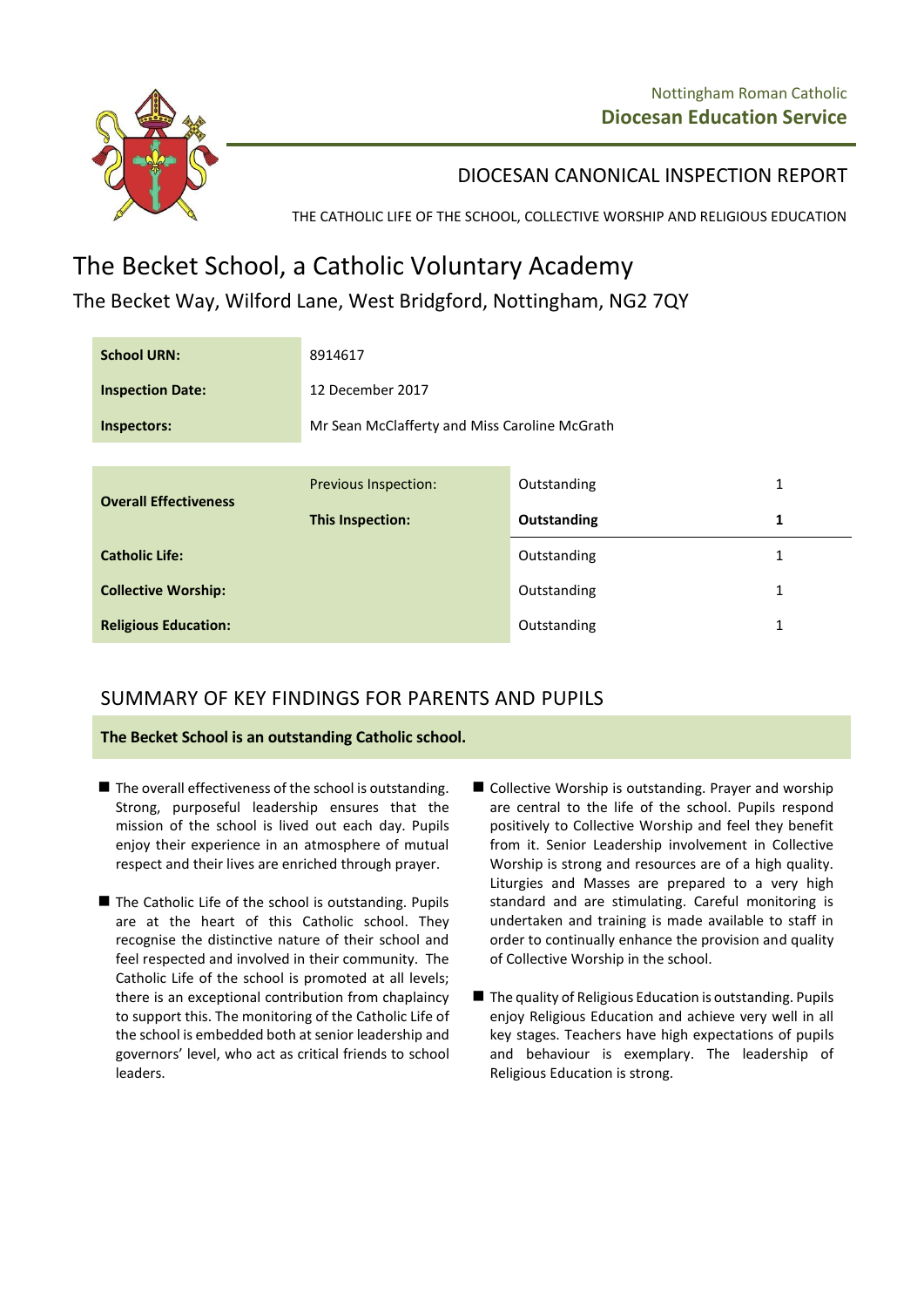# FULL REPORT

INFORMATION ABOUT THE SCHOOL

- The Becket School is a larger than average school and is part of the South Nottingham Catholic Academy Trust.
- There are 1,119 pupils on roll; 90% are baptised Catholic; 6% are from other Christian denominations, 2% from other faith backgrounds and 2% with no religious affiliation.
- The following parishes are served by the school: Holy Spirit Parish, West Bridgford; Our Lady and St Patrick, The Meadows; Corpus Christi, Clifton; Our Lady and St Edward, Thorneywood; St Anne's, Ratcliffe on Trent and the Church of the Assumption, Beeston.
- 3% of pupils are at 'school support' stage of the special educational needs and/or disability record.
- 0.3% of pupils have an EHCP (education health care plan) or a statement of special educational needs and/or disability.
- 16.4% of pupils are eligible for the pupil premium.

## WHAT DOES THE SCHOOL NEED TO DO TO IMPROVE FURTHER?

#### Catholic Life:

- o To increase the number of pupils considering a vocation by ensuring a broad range of people representing different vocations are invited into the school to discuss their work.
- $\circ$  To continue to ensure that the school has a pivotal role in sharing throughout the diocese its outstanding practice in Catholic Life which currently exists within their own school and family of schools.
- Collective Worship:
	- $\circ$  To continue to play a pivotal role in sharing throughout the diocese its outstanding practice in Collective Worship which currently exists within their own school and family of schools.

Religious Education:

- o Ensure that all pupils are clear as to what they should do to improve the quality of their work by improving the consistency of written feedback to pupils.
- o Ensure that all colleagues within the department are consistently complying with the vision for feedback as laid out by the head of department.
- o Ensuring that the school meets the episcopal requirement of 10% Religious Education taught curriculum time in Key Stages 3 and 4.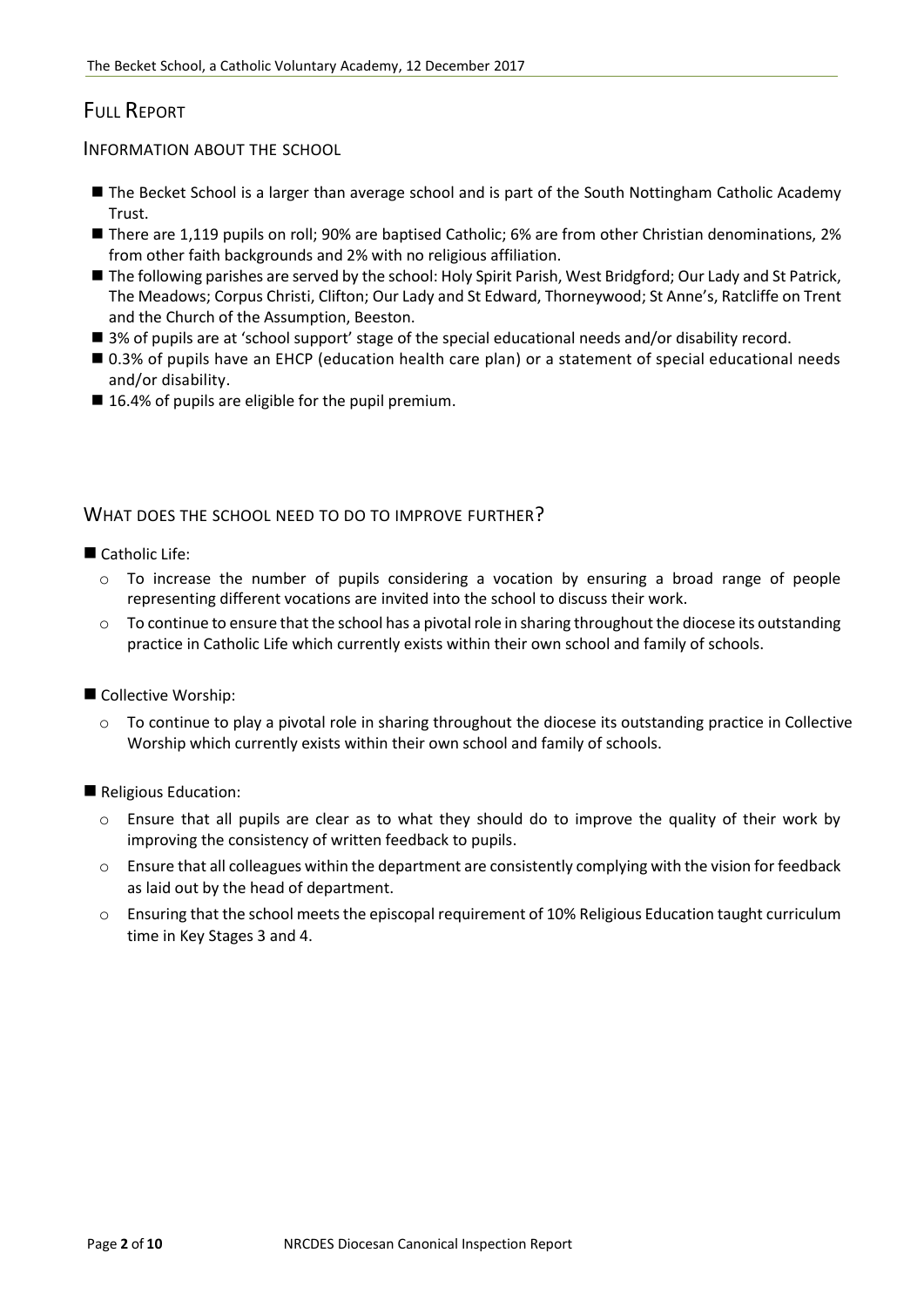# CATHOLIC LIFE

| THE QUALITY OF THE CATHOLIC LIFE OF THE SCHOOL |                                                                                                                   |  |
|------------------------------------------------|-------------------------------------------------------------------------------------------------------------------|--|
|                                                | The extent to which pupils contribute to and benefit from the Catholic Life of<br>the school.                     |  |
|                                                | The quality of provision for the Catholic Life of the school.                                                     |  |
|                                                | How well leaders and managers promote, monitor and evaluate the provision<br>for the Catholic Life of the school. |  |
|                                                |                                                                                                                   |  |

#### The extent to which pupils contribute to and benefit from the Catholic Life of the school - outstanding

- **Pupils are very much at the centre of shaping the school's mission and ethos. They take a lead and are** responsible for shaping activities with a religious character in the school and the wider community. An example of this is the 'parish ambassadors' who are a committed group of pupils who speak regularly in parishes about the work of their school.
- There are chaplaincy teams across all year groups; these pupils support pupils and staff with a range of liturgical activities, as demonstrated in various Acts of Worship, video resources and fundraising efforts. Pupil leadership is a strong feature of the school and pupils are confident and secure in talking about their faith and spirituality.
- Governors, staff and pupils articulate with enthusiasm the benefits of belonging to their school, which they unanimously hold in the highest regard. Pupils value the excellent Catholic education they receive and are resolute in their conviction that The Becket School offers them opportunities which may not exist elsewhere.
- The exemplary behaviour of pupils is underpinned by a strong ethos and set of values. Pupils demonstrated a strong social conscience and a desire to help those less fortunate, (they are currently fundraising with their partner primary schools to build a school in northern Ghana) but equally spoke of the care, love and compassion which they show to one another.
- There are a number of non-Catholic pupils who attend and they fully participate in the Catholic Life of the school. Young people of different faith and no faith get fully involved in the many opportunities provided by the school.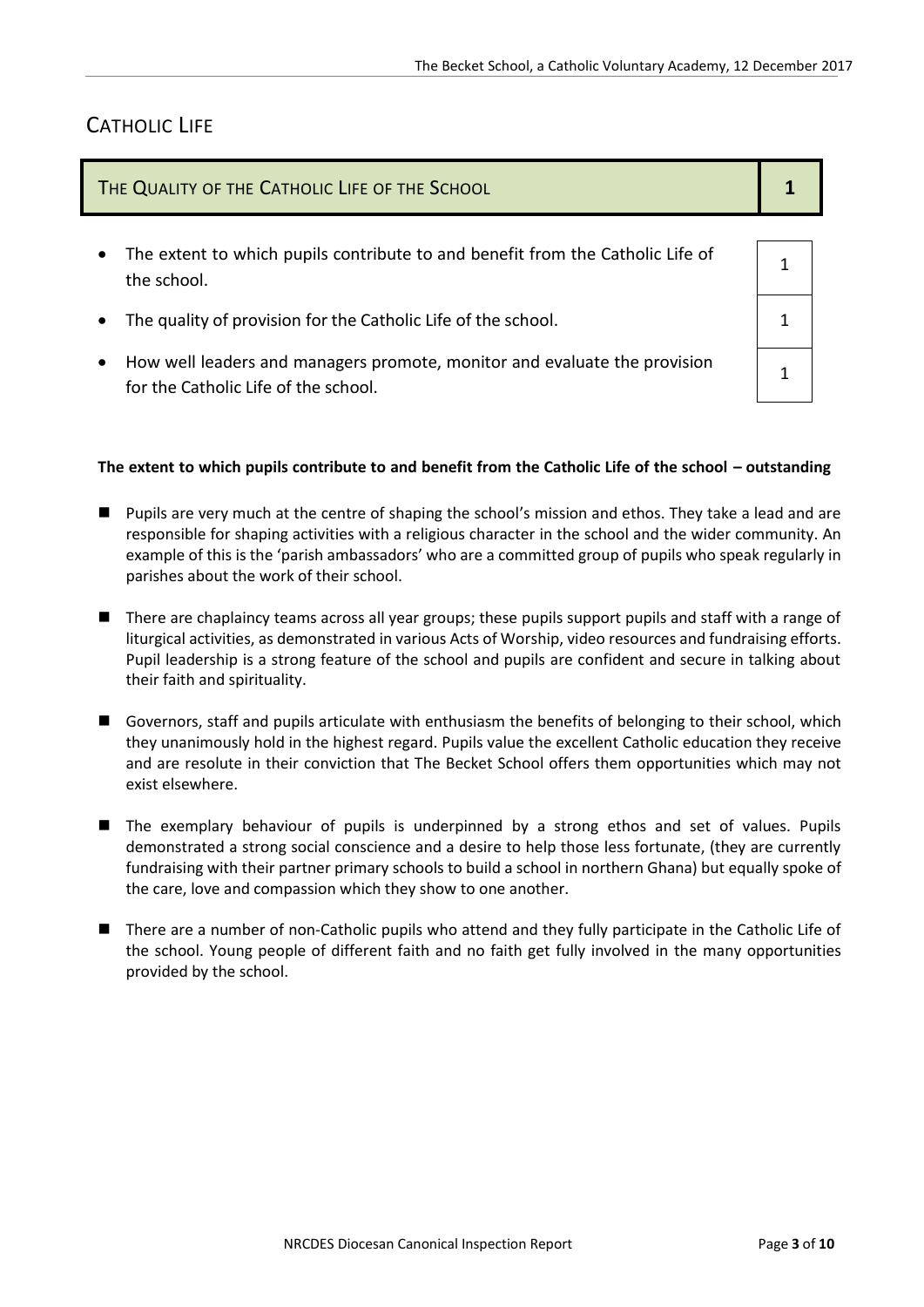#### **The quality of provision for the Catholic Life of the school – outstanding**

- The school's mission statement is lived out on a daily basis by pupils and staff and this is evidenced throughout the school. Excellent relationships exist across the school and are underpinned by a behaviour system rooted in Gospel values.
- The provision for the Catholic Life of the school has the highest priority. The learning environment reflects the school's mission, it is attractive, well ordered and clearly of a Catholic nature.
- $\blacksquare$  High quality pastoral care is a positive feature of the school; all pupils spoken to, feel that they have someone they can talk to if they need to. The highest standards of moral and ethical behaviour are promoted through the school's expectations.
- In school, retreats take place for every year group and every department has their own Saint and departmental prayer; this provides further evidence of the all-encompassing inclusive nature of this outstanding Catholic school.
- The Lay Chaplains are vibrant and so creative in developing different approaches to the Catholic Life of the school and how it engages with the young people. They provide support and pastoral care for both staff and pupils alike. This provision is quite exceptional and ensures that emotional and spiritual wellbeing are catered for equally.
- $\blacksquare$  The Religious Education department is fully compliant with the diocesan Relationships and Sex Education (RSE) policy.

#### **How well leaders and managers promote, monitor and evaluate the provision for the Catholic Life of the school – outstanding**

- The school's leadership and governing body are deeply committed to the Church's mission, placing Christ at the centre of all they do. The headteacher leads by example in his witness to Gospel teachings and is an inspirational figure in that respect within the school to both pupils and staff. He has ensured that the Catholic Life of the school is the first priority and has resourced it accordingly.
- The headteacher is very ably supported by two exceptional Lay Chaplains. There is unequivocal and explicit evidence that the Catholic mission of the school is a priority along with the spiritual and moral development of pupils. This mission forms the bedrock of the principles which govern this school.
- **E** Governors are committed to their role and, as a result, they are actively involved in the monitoring and evaluation of the Catholic Life of the school. Thanks to the work of the 'pupil and ethos' group, they have a very good understanding of how the Catholic Life of the school is developing, its strengths and areas for development.
- The school has developed strong strategies for engaging with parents. Through parental surveys, parental support for the Catholic Life of the school is evidenced.
- Young people are encouraged not simply to be involved but to take ownership of the liturgical life of the school; they care about what they do and this approach is encouraged by chaplaincy starting in the primary schools. The school annually complete the 'Faith in Action' award and has led training on this for the diocese.
- $\blacksquare$  The school has a thorough and bespoke approach to inducting new staff (teaching and support staff) and governors. A distributed leadership structure ensures that colleagues are offered every opportunity to develop, so much so that senior colleagues have been successful in gaining promoted positions.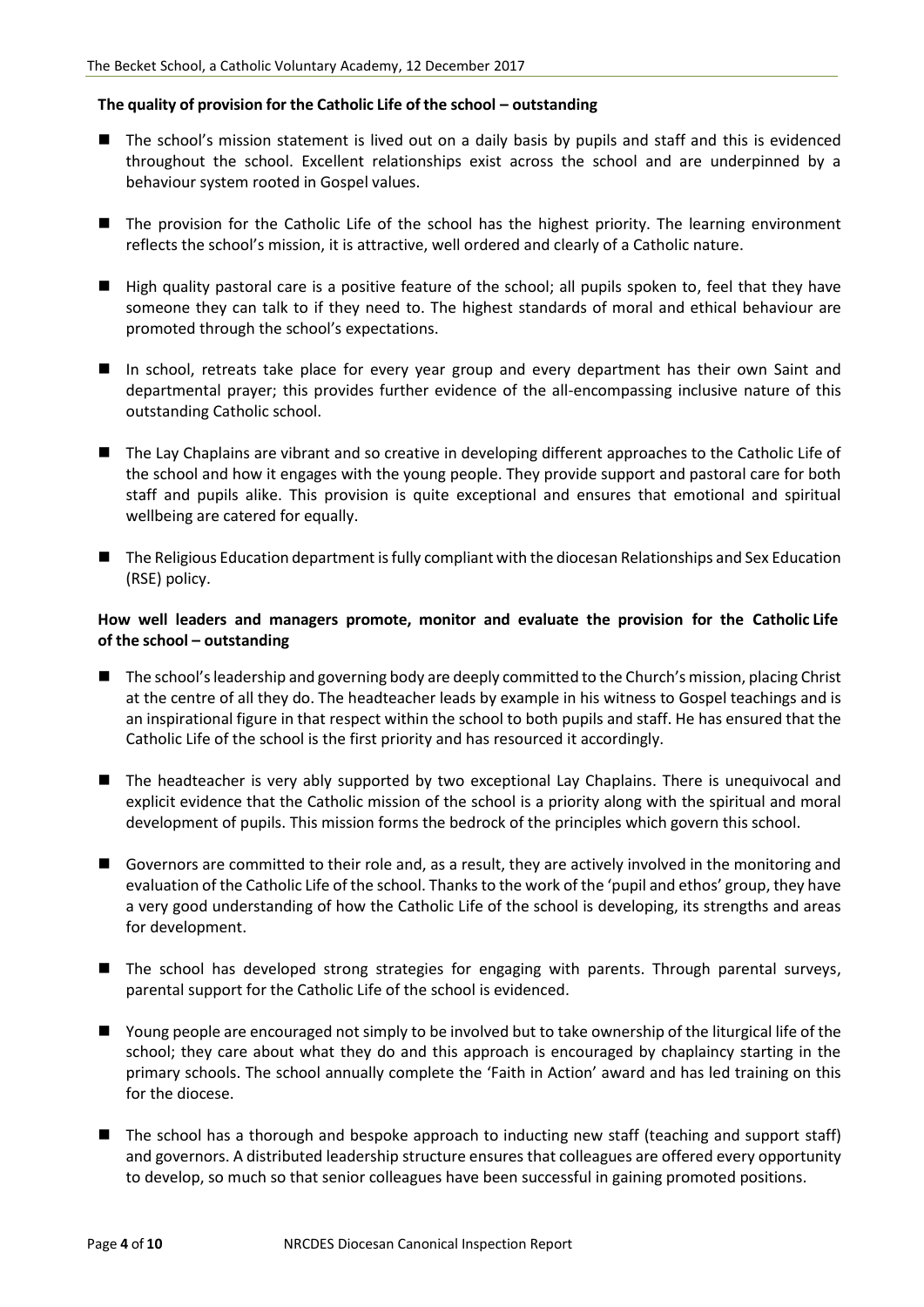## COLLECTIVE WORSHIP

| THE QUALITY OF COLLECTIVE WORSHIP                                              |  |
|--------------------------------------------------------------------------------|--|
| How well pupils respond to and participate in the school's Collective Worship. |  |
| The quality of provision for the Collective Worship.                           |  |

 How well leaders and managers promote, monitor and evaluate the provision for Collective Worship.

#### **How well pupils respond to and participate in the school's Collective Worship – outstanding**

- Acts of Worship engage all pupils' interest and inspire in them deep thought and heartfelt response. They show respect and behave impeccably during the wide range of provision offered to them.
- **Pupils regularly prepare and lead worship with confidence and enthusiasm, in a variety of gatherings** from when they first arrive at the school.
- Collective Worship contributes significantly to the spiritual and moral development of pupils. During one observed Act of Worship, pupils had planned and delivered through video a liturgy on the subject of peace; the video showed pupils who were watching in form rooms how to meditate and asked them what they wanted to say to God. This was an incredibly powerful piece of the reflection, moving some to tears.
- The 'Be Inspirational' website is an outstanding resource used both within school and across the diocese to empower staff and young people to lead engaging and effective Collective Worship.
- Pupils have an excellent understanding of the liturgical year as it is reinforced in the prayer themes every week. This is evidenced in the bespoke school planners which provide a 'Word of the Week' for every week of the year that links with the liturgical focus.

1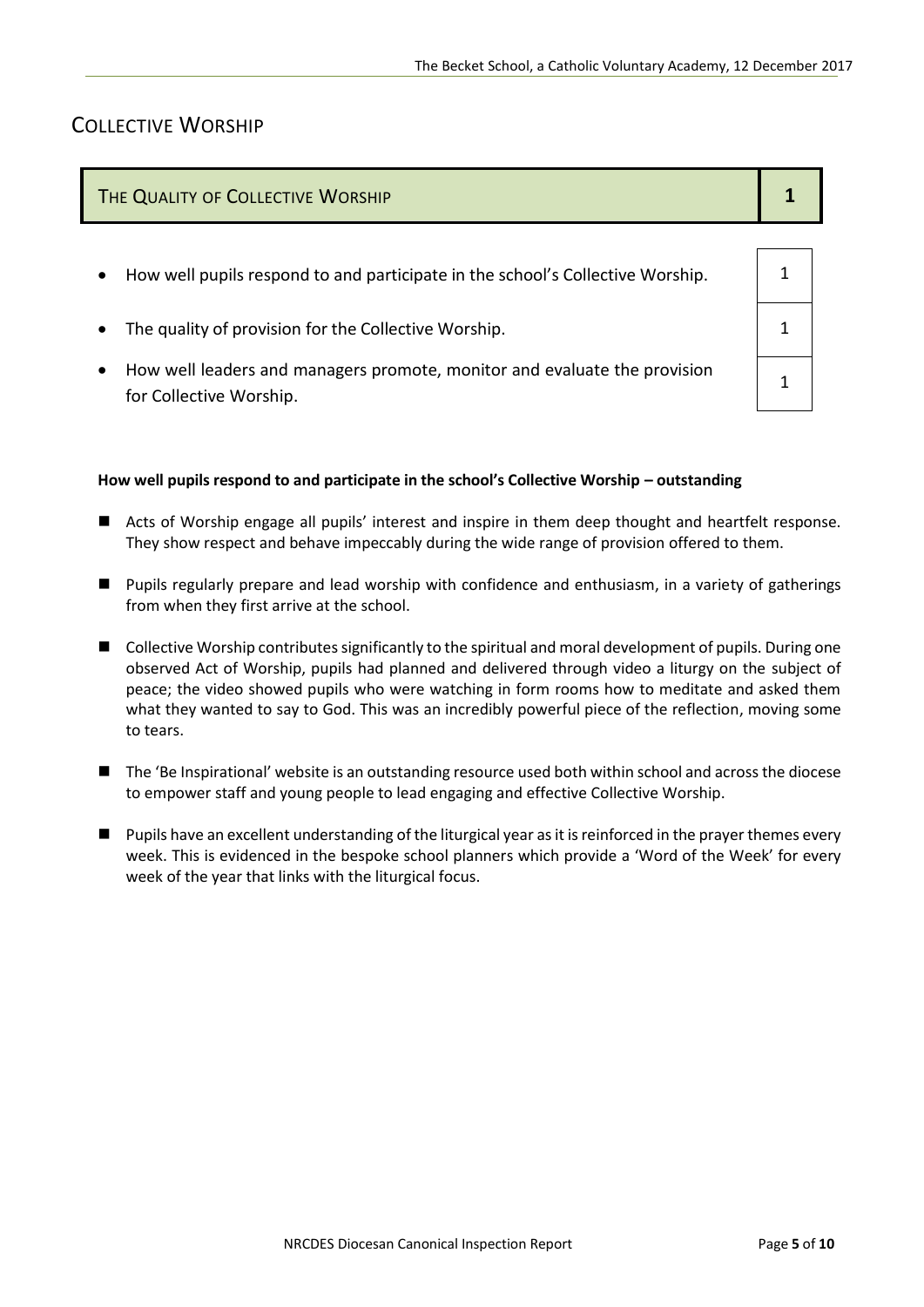#### **The quality of provision for Collective Worship – outstanding**

- Collective Worship is central to the life of the school and a key part of every school celebration. The school Lay Chaplains continue to play a major role in ensuring that Collective Worship is rich and varied. Their philosophy is one of empowerment, with staff and pupils encouraged not only to participate, but to lead.
- **Perayer opportunities for staff and pupils are planned in a manner that attracts and facilitates attendance** by adults and parents associated with the school, for example weekly voluntary Mass is attended by parents.
- Pupils' liturgical formation is well planned, appropriate to their faith backgrounds and shows progression. Pupils with different religious beliefs are assisted and supported in their prayer rituals.
- There are regular opportunities for Collective Worship every day within form time and year groups. Key Stage and House liturgies are celebrated. Staff pray together twice a week in the chapel, this is well attended and led by the school's lay chaplains.
- Staff spirituality has been a focus of the Trust INSET programme over the last 5 years. This has showcased good practice as well as formation and training on the use of scripture on Catholic tradition, on meditation and different forms of prayer and worship.

#### **How well leaders and managers promote, monitor and evaluate the provision for Collective Worship – outstanding**

- In this prayerful community, the headteacher and senior staff regularly lead and make significant contribution to Collective Worship. They skillfully support other staff and pupils in ensuring that all within the school are provided with an outstanding provision across a variety of gatherings.
- School leaders value the importance of reflection and, as a result, provide opportunities for both pupils and staff to take part in regular retreat programmes, thus ensuring a diversity of experience in relation to prayer and reflection.
- Collective Worship is recognised as being an integral part of school life and it is continually enhanced by the high quality of training on offer. Staff training is well mapped out and ensures that all staff are given the relevant support with respect to their role within a Catholic school. This training is coordinated by the Lay Chaplains not just within its own school but across the diocese.
- The monitoring and evaluation of Collective Worship is undertaken frequently and rigorously by key personnel to ensure that planning is continuously working towards maintaining and improving on already high standards.
- The school has a pivotal role in sharing throughout the diocese its outstanding practice in Collective Worship which currently exists within their own school and family of schools.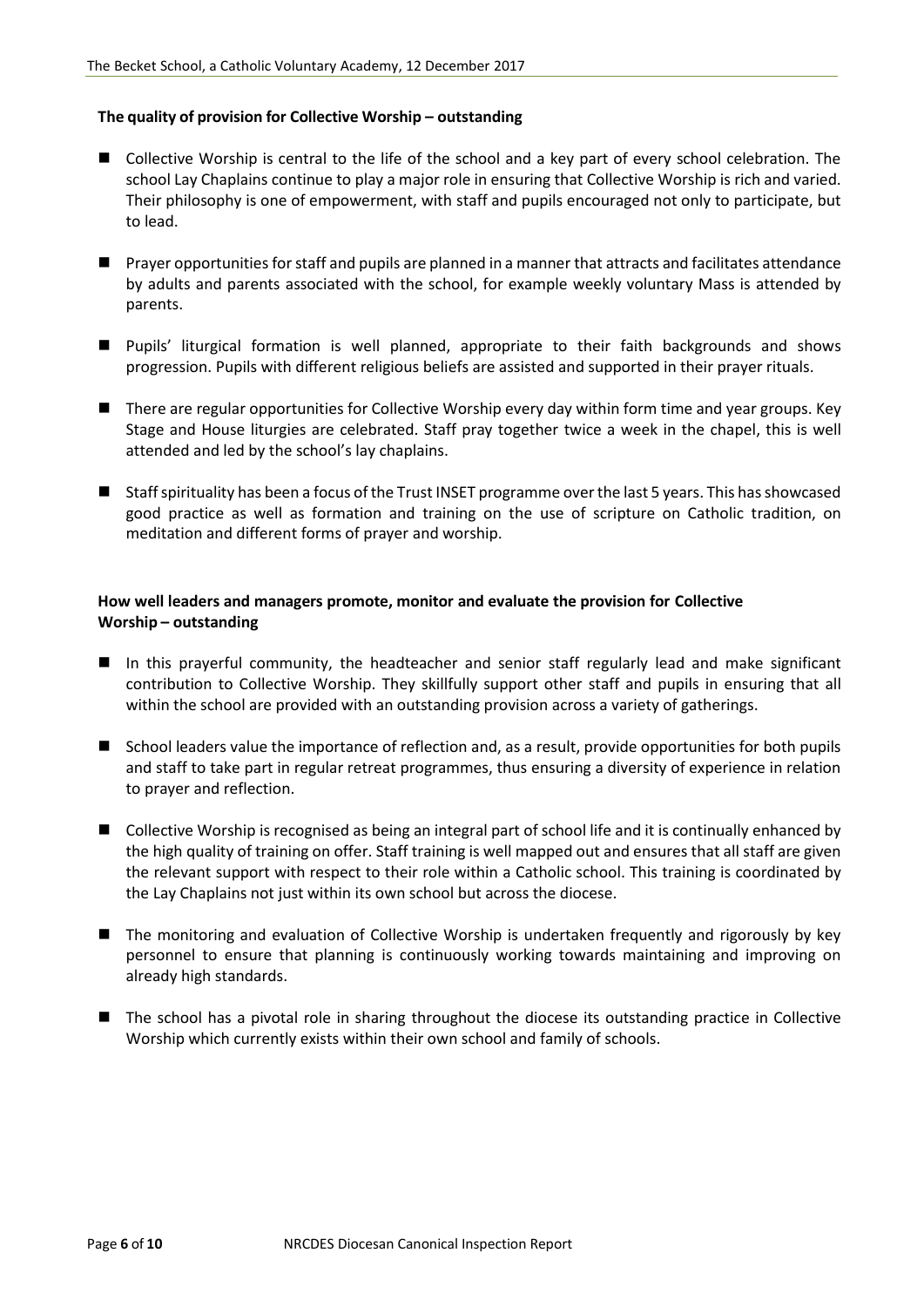## RELIGIOUS EDUCATION

### The Quality of Religious Education **1 1 1 1 1**

How well pupils achieve and enjoy their learning in Religious Education.  $\vert$  1 The quality of teaching and assessment in Religious Education. 1 1 How well leaders and managers promote, monitor and evaluate the provision for Religious Education. 1

#### **How well pupils achieve and enjoy their learning in Religious Education – outstanding**

- Pupils at The Becket School have outcomes in Religious Education which far exceed the diocesan averages and demonstrate high levels of enjoyment and interest in the subject. In 2017, 85.5% of students achieved A\*- C grades at GCSE and in 2016, 84.2% achieved this standard. Pupils find value in their study of Religious Education and can find links between what they learn in class and Church practice, as well as how the moral values being taught through the example of Jesus translate into action in the modern world.
- **Pupils are very focused in lessons and demonstrate curiosity through the questions they ask. They are** presented with a diverse range of tasks and are encouraged to take pride in their work through the 'beautiful book' idea.
- There is strong engagement with alternative points of view, particularly at Key Stages 4 and 5. General Religious Education offers a wide scope of options from which the students choose to study and this keeps levels of engagement high. Similarly, in Key Stage 4 the GCSE course chosen by the department offers challenge through the study of another world faith and humanist points of view. This was appreciated by pupils who felt able to engage meaningfully with religious and ethical questions.
- **Behaviour in Religious Education is excellent and pupils remain on task through careful planning and** delivery of subject material. There are clear behavioural expectations which form part of the whole school policy and the Religious Education department displays and follows the rewards and sanctions of the school which follow Gospel values.
- **Progress is good for all groups of pupils and outstanding in many. Progress against FFT 20 targets is** +0.26, which indicates that significant progress is being made. Additionally, progress for pupil premium students is +0.22, which is a significant level of progress for disadvantaged students. The department works closely with the special needs department to ensure that all needs are met and disadvantaged pupils are closely monitored to ensure their progress is strong. Interventions such as extra sessions and revision resources are clearly made available for those who are in need of additional support.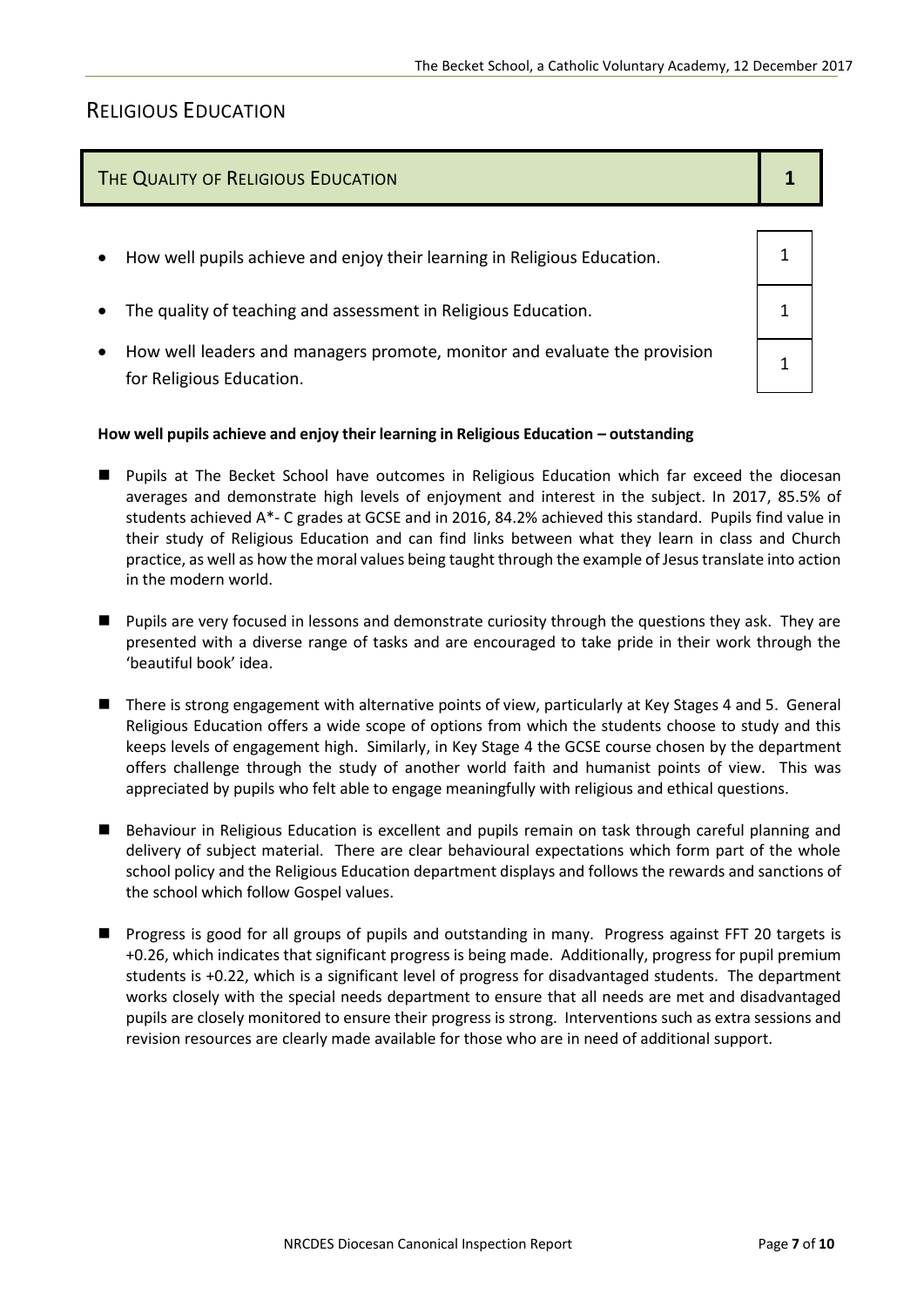#### **The quality of teaching and assessment in Religious Education – outstanding**

- Teachers deliver their lessons with confidence and expertise. In the lessons observed, there was evidence of a wide variety of imaginative and carefully constructed resources being used to meet learners' needs. Time is used effectively to keep pupils 'on task' and pupils expect to work to the full extent of their ability in Religious Education.
- The department has a wide range of teaching proficiency and presents adequate challenge through the whole range of key stages.
- **Performance expectations are very high, with members of staff encouraging academic rigour and** attention to detail in what they do. They plan carefully to meet the needs of all pupils.
- The Religious Education department effectively demonstrates how to achieve in Religious Education and makes frequent and regular use of assessment descriptors, so that pupils understand how examiners award marks. Peer and self- assessment have been used very effectively to ensure that pupils are truly engaging with these descriptors and can use them to improve their own performance.
- A 'Target, Question, Response' approach to written feedback has been introduced as part of the vision of the head of Religious Education and this is in the early stages of being implemented by the department as a whole.

#### **The extent to which leaders and managers promote, monitor and evaluate the provision for Religious Education – outstanding**

- The Religious Education department is very well resourced with capitation, physical resources and staffing favourably comparing with other core subjects within the school. This reflects the school's commitment to ensuring that Religious Education is a priority subject.
- The headteacher is the senior link for the Religious Education department, indicating the esteem with which the department is held. Regular fortnightly meetings ensure that department and school priorities are shared and discussed and that actions arising might be addressed in a timely and effective manner.
- The head of Religious Education makes thorough and efficient use of the school's monitoring systems and carefully analyses progress over time. Outcomes over time are testament to the efficacy of these interventions.
- The curriculum chosen is well-matched to the needs to the pupils and the head of department is wellinformed of current best practice, as well as being an active participant and contributor to diocesan level meetings which moderate pupils' work and discuss resources.
- Leadership within the department demonstrates a high level of expertise in terms of subject knowledge and there is a clear vision for how the department can continue to improve.
- The school currently needs to meet the episcopal requirements for 10% Religious Education curriculum time. At present, it is 9.3% and this will increase after this academic year as part of the Key Stage 3 review.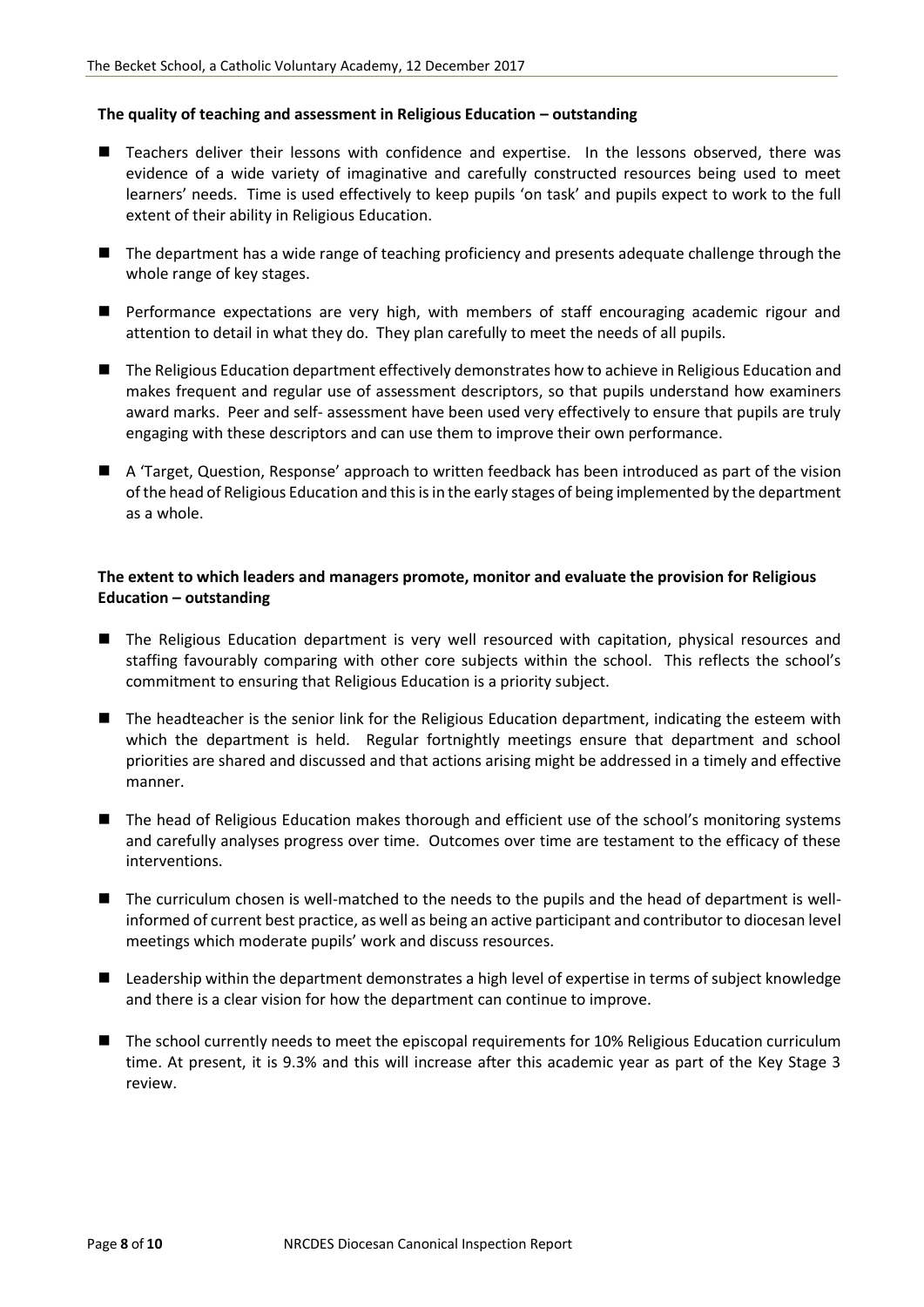## SCHOOL DETAILS

| <b>School Name</b>      | The Becket School, a Catholic Voluntary Academy |
|-------------------------|-------------------------------------------------|
| Unique Reference Number | 8914617                                         |
| <b>Local Authority</b>  | Nottinghamshire                                 |

The inspection of this school was carried out on behalf of the Bishop of Nottingham under Canon 806 of Canon Law in accordance with the *evaluation schedule* for diocesan canonical inspections in the Diocese of Nottingham. The inspection reviews and evaluates how effective the school is in providing Catholic education. The process begins with the school's own self-evaluation and the inspection schedule is in line with the criteria set by the National Board of Religious Inspectors and Advisers (NBRIA).

During the inspection, the inspectors observed 10 Religious Education lessons and 2 Acts of Collective Worship.

Meetings were held with the headteacher, the subject leader for Religious Education, the chair of governors, the Lay Chaplains and the parish priest. Discussions were also held with pupils.

The inspectors scrutinised a range of documents including reports of the governing body, action plans, the school development plan, monitoring forms, assessment information and parental response forms. Inspectors also examined the work in pupils' Religious Education books.

| <b>Chair of Governors:</b>                 | Mr Les Sullivan                 |
|--------------------------------------------|---------------------------------|
| Headteacher:                               | Mr James M <sup>c</sup> Geachie |
| <b>Date of Previous School Inspection:</b> | 5 December 2012                 |
| <b>Telephone Number:</b>                   | 0115 982 4280                   |
| <b>Email Address:</b>                      | j.mcgeachie@becketonline.co.uk  |